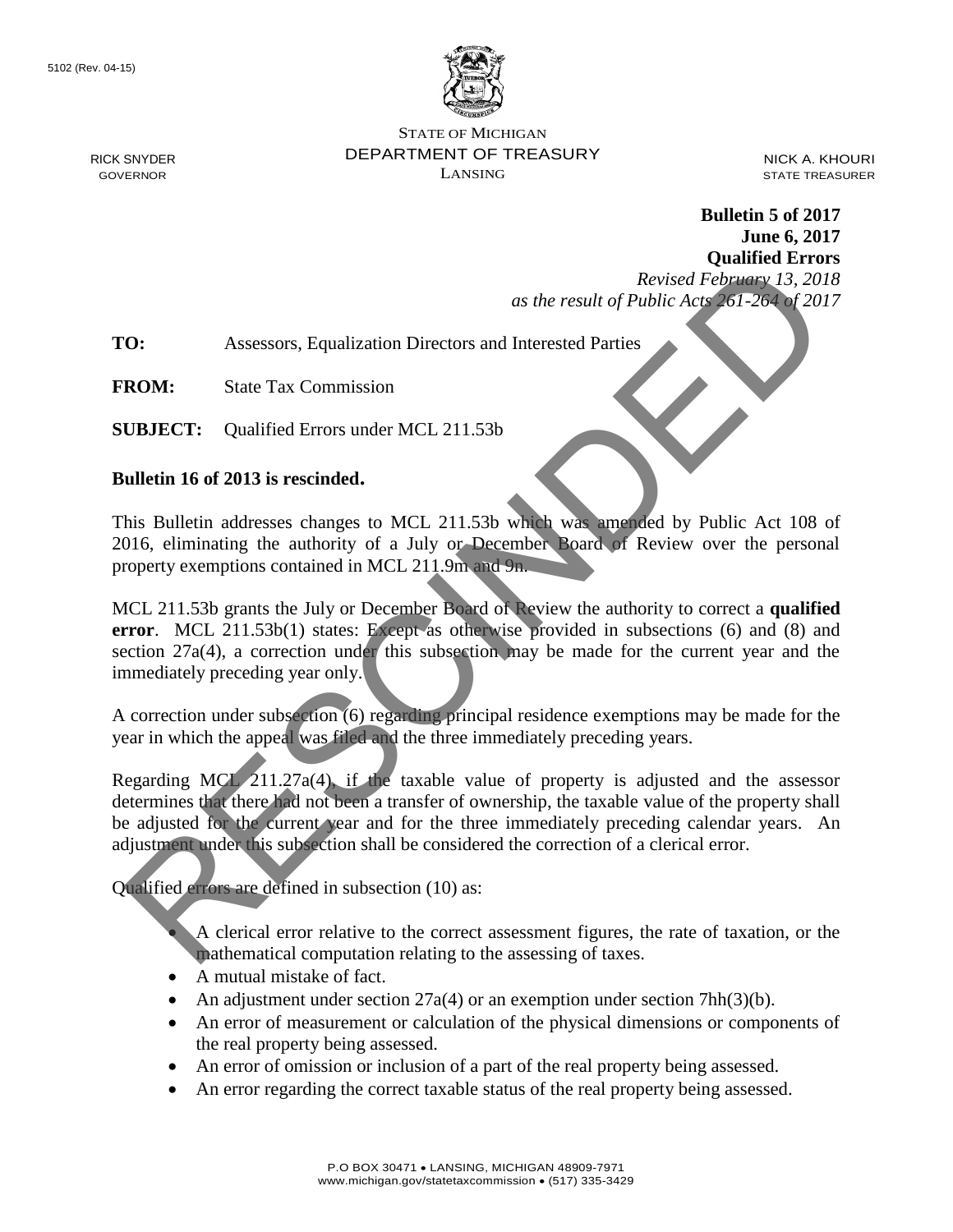- An error made by the taxpayer in preparing the statement of assessable personal property under section 19.
- An error made in the denial of a claim of exemption for personal property under section 9o.

Note: PA Public Act 108 of 2016, eliminated the authority of a July or December Board of Review over the personal property exemptions contained in MCL 211.9m and 9n.

**Clerical Error** was defined by the Court of Appeals in *International Place Apartments v Ypsilanti Township* 216 Mich App 104; 548 NW2d 668 (1996), as "an error of a transpositional, typographical, or mathematical nature." July and December Boards of Review are NOT allowed to revalue or reappraise property when the reason for the action is that the assessor did not originally consider all relevant information.

**Mutual Mistake of Fact** was defined by the Court of Appeals in *Ford Motor Co v City of Woodhaven*, 475 Mich 425; 716 NW2d 247 (2006) as "an erroneous belief, which is shared and relied on by both parties, about a material fact that affects the substance of the transaction." This definition was clarified by the Michigan Supreme Court in *Briggs Tax Service, LLC v Detroit Public Schools*, 485 Mich 69; 780 NW2d 753 (2010). The Michigan Supreme Court indicated that to qualify, the "mutual mistake of fact" must be one that occurs only between the assessor and the taxpayer. Note: PA Public Act 100 of 2010, enimiated the automaty of a July of December Box<br>
Note: The personal property exemptions contained in MCL 211.9m and 9m<br>
Clerical Error was defined by the Court of Appeals in *Internationa* 

# **Examples of Qualified Errors:**

- • **An error of measurement or calculation of the physical dimensions or components of the real property being assessed:**
- 1. A building is listed on the record card sketch as 60' x 100', priced as 6,000 square feet, and valued accordingly on the roll. A field inspection reveals that the building dimensions are actually  $60' \times 90'$ , and that 5,400 should have been priced.
- 2. A building is properly listed on the record card sketch as 60' x 100', erroneously priced as 5,600 square feet, and valued accordingly on the roll. A desk review reveals the error.

Note: 'Errors of measurement or calculation' may include 'building height' errors or 'floor area perimeter multiplier' errors.

• **An error of omission or inclusion of a part of the real property being assessed:** 

- 1. 'Error of omission' A 1200 square foot house had a 500 square foot addition. The addition was taken as assessed/equalization new, but was not taken as a capped value addition, and so, was not included in the taxable value.
- 2. 'Error of inclusion' A pole barn was erected on parcel 'A', but is erroneously assessed to parcel 'B'. The 'error of inclusion' pertains to parcel 'B'. An 'error of omission' pertains to parcel 'A'.